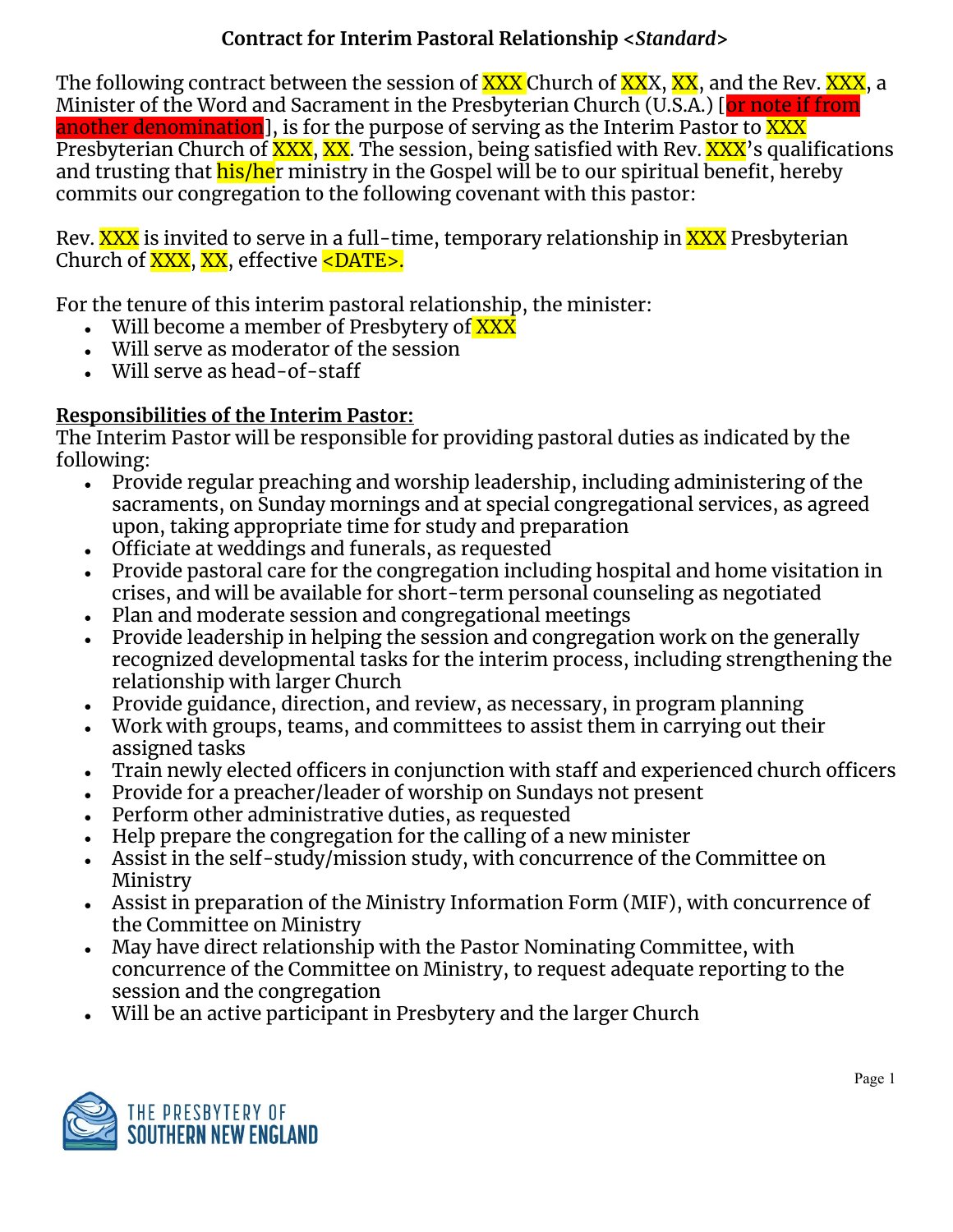#### **Shared goals for the well-being of XXXXX Presbyterian Church of XXXXX, XX, during the interim period:**

- Provide continuity of pastoral leadership
- Maintain a healthy congregational life
- Work together to provide for spiritual growth and the continuing and ongoing mission of the church
- Work together to prepare the congregation to receive a new pastor
- Use this interim time as a time of assessing the future journey of the congregation
- Focus upon what needs to change or be updated in order to welcome an installed pastor
- Educate and lead the congregation in ways that will accomplish the specific goals set for the interim period

 $\mathcal{L}_\text{max}$  , and the contract of the contract of the contract of the contract of the contract of the contract of the contract of the contract of the contract of the contract of the contract of the contract of the contr

- Facilitate ways in which information is shared in an open manner with the congregation
- Other duties:

# **Accountability to the Presbytery:**

 $\_$ 

During the tenure of this agreement, Rev. XXX will be accountable to the presbytery through its Committee on Ministry (COM). At the end of the contract, the session may be asked to provide a performance review. It is understood that should the Interim Pastor have any significant difficulties with any former pastor(s) of this congregation, the matter will be referred promptly to Presbytery's COM.

### **Expectations of the Session:**

- 1. Will recognize the importance of the interim period and will pay the Interim Pastor appropriately, at least equal to the outgoing pastor
- 2. Will become, in cooperation with the Interim Pastor and the Presbytery, a working team, supporting their efforts to prepare the congregation for its next installed pastor
- 3. Will continue to fulfill their *Book of Order* responsibilities for the mission and government of the **XXXXX** Presbyterian Church
- 4. Will negotiate time away from the XXXXX Presbyterian Church of XXXXX, XX, as needed by the Interim Pastor to fulfill responsibilities to the larger Church (Presbytery, Synod, General Assembly, etc.)
- 5. Will review the Interim Pastor's work with a representative from presbytery, and with the Interim Pastor, at six (6) month intervals. Additional meetings may be scheduled prior to or after the 6-month review if needed.

# **Expectations of Presbytery:**

- 1. Will provide support and consultative services to the Interim Pastor through the Committee on Ministry and all other appropriate resources (typically, a COM liaison).
- 2. Will assist the session and Interim Pastor with emerging needs through the resources of the committees of presbytery.

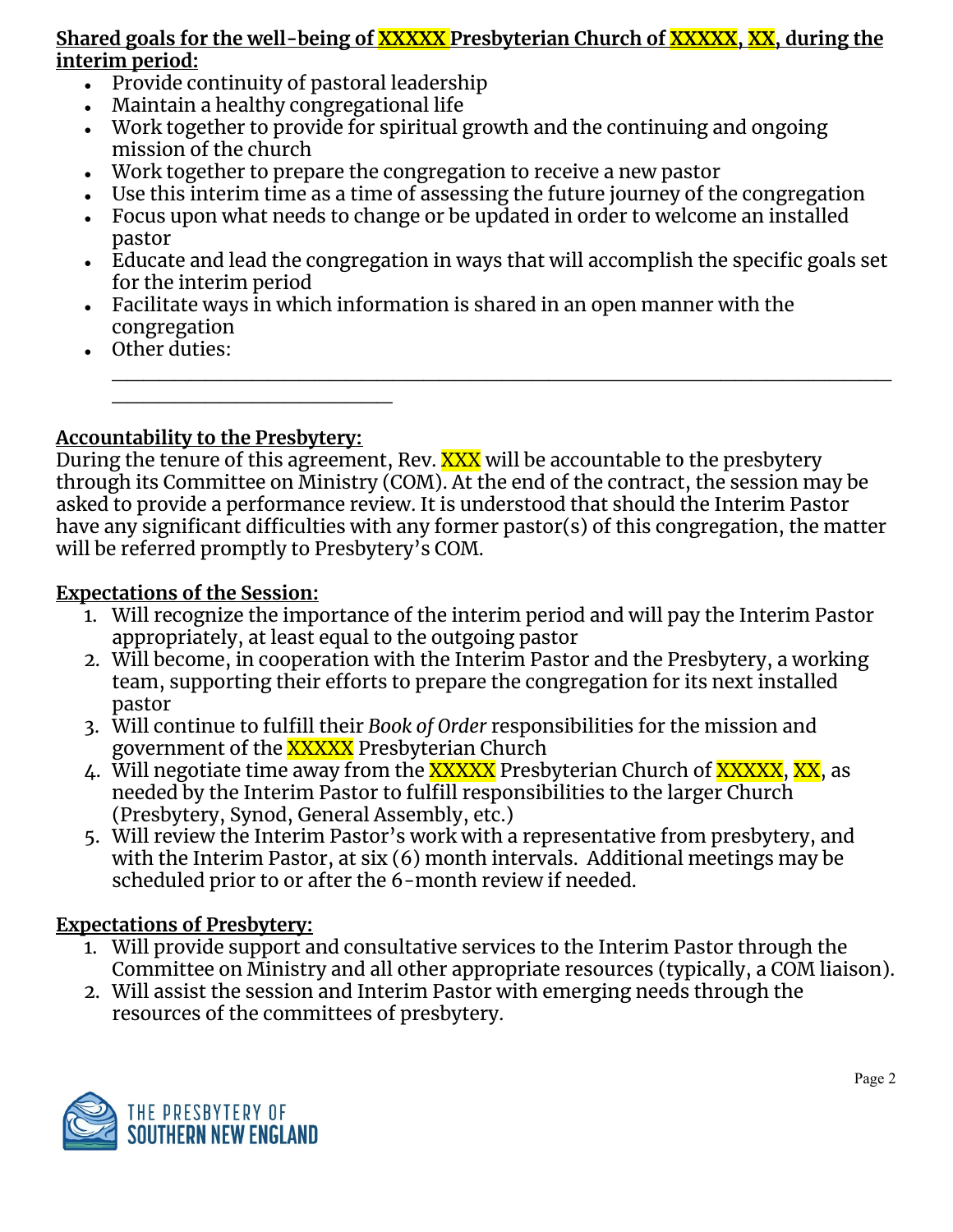#### **Mutual Expectations:**

- 1. Provide prayer and spiritual support to each other as members of the family of Christ.
- 2. To work within the accepted general framework of interim intentions and goals as set forth in denominational and other resources.

#### **Succession as Next Installed Pastor:**

Minister pledges, in accordance with the Constitution of the Presbyterian Church (USA), not to accept any invitation or suggestion to be a candidate for the pastorate of this church. Session pledges not to compromise the intent of the Constitution of the Presbyterian Church (USA) regarding interim pastors by inviting or suggesting that minister become a candidate for this pastorate. Session pledges to inform the membership of this church of this agreement if the need should arise.

### **Termination and Renewal of the Agreement:**

This agreement is for a period of eleven months and twenty-nine days from the effective date. This agreement may be terminated by the Interim Pastor upon 30 days' written notice, or by the session upon 60 days' written notice. This agreement may be terminated by the presbytery, acting through its Committee on Ministry, if, at any time, it determines that the ministry of the Word imperatively demands it. All financial obligations to the Interim Pastor cease as of the date of termination, unless otherwise provided in this contract (*see Additional Commitments and Conditions below*).

This agreement may be renewed in its entirety on an annual basis, or as agreed upon by all parties.

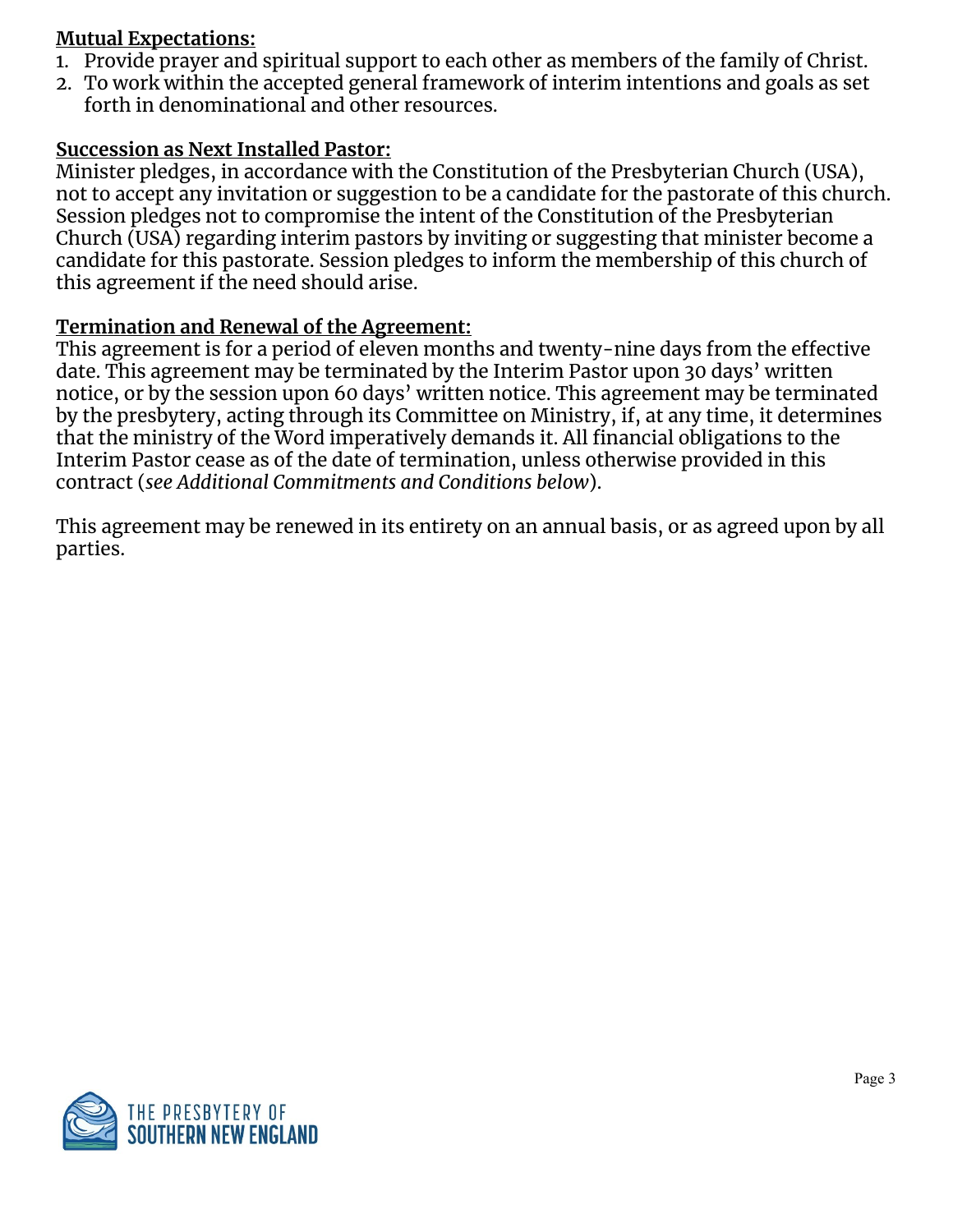#### **Terms of the Agreement:**

The Interim Pastor is employed on a full-time basis, and will be compensated for pastoral services as follows:

| <b>ANNUAL COMPENSATION</b>     |                                                       |                                                                  |  |
|--------------------------------|-------------------------------------------------------|------------------------------------------------------------------|--|
| <b>Effective Salary</b>        | Annual cash salary                                    |                                                                  |  |
|                                | Housing allowance                                     |                                                                  |  |
|                                | Deferred income <sup>1</sup>                          |                                                                  |  |
|                                | Manse amount (30%)                                    |                                                                  |  |
|                                | Housing escrow                                        | $\frac{S}{S}$ is $\frac{S}{S}$ is $\frac{S}{S}$ is $\frac{S}{S}$ |  |
|                                | <b>Total Effective Salary</b>                         |                                                                  |  |
|                                |                                                       |                                                                  |  |
| Taxes/Benefits                 | Pension (11% of effective salary)                     |                                                                  |  |
|                                | Major Medical (25%)                                   |                                                                  |  |
|                                | Dental                                                |                                                                  |  |
|                                | Vision                                                |                                                                  |  |
|                                | Death and Disability (1%)                             | s<br>s<br>s<br>s<br>s<br>s<br>s<br>s<br>s<br>s<br><br><br>       |  |
|                                | Social Security (7.65%)                               |                                                                  |  |
|                                | <b>Total Taxes/Benefits</b>                           |                                                                  |  |
|                                |                                                       |                                                                  |  |
| Reimbursable                   | <b>Continuing Education/Study</b>                     | Ś                                                                |  |
| <b>Professional Allowances</b> | Leave, Book Allowance,                                |                                                                  |  |
|                                | <b>Professional Expenses</b>                          |                                                                  |  |
|                                | (combined)                                            |                                                                  |  |
|                                | Travel allowance <sup>2</sup>                         |                                                                  |  |
|                                | <b>Total Professional Allowances</b>                  | $\mathcal{S}_{0}$                                                |  |
|                                |                                                       |                                                                  |  |
| <b>Total Package</b>           |                                                       | $\overline{\mathcal{S}}$                                         |  |
| <b>Paid Leave</b>              | Vacation, Continuing                                  | 6 weeks                                                          |  |
|                                | <b>Education/Study Leave</b>                          |                                                                  |  |
|                                | (combined)                                            |                                                                  |  |
|                                | Service to Larger Church                              | (as                                                              |  |
|                                | (meetings, mission trips, etc.)                       | negotiated)                                                      |  |
| <b>Other</b>                   | All relocation expenses will be paid by the<br>church |                                                                  |  |

### **Additional Commitments and Conditions:**

Termination provisions:

1. This contract may be terminated at any time (i.e., in the event of calling a new pastor, or the desire to terminate the services of the Interim Pastor, etc.) by the session with a minimum of at least 60 days' notice, in which case the church shall pay full salary,

<sup>&</sup>lt;sup>2</sup> This figure is for church budgeting purposes only. All non-commute travel expenses for church business will be vouchered for payment at IRS reimbursable rate, with no cap.



<sup>&</sup>lt;sup>1</sup> Interim pastor may elect to contribute to  $403(b)$ , reducing cash salary by elected amount.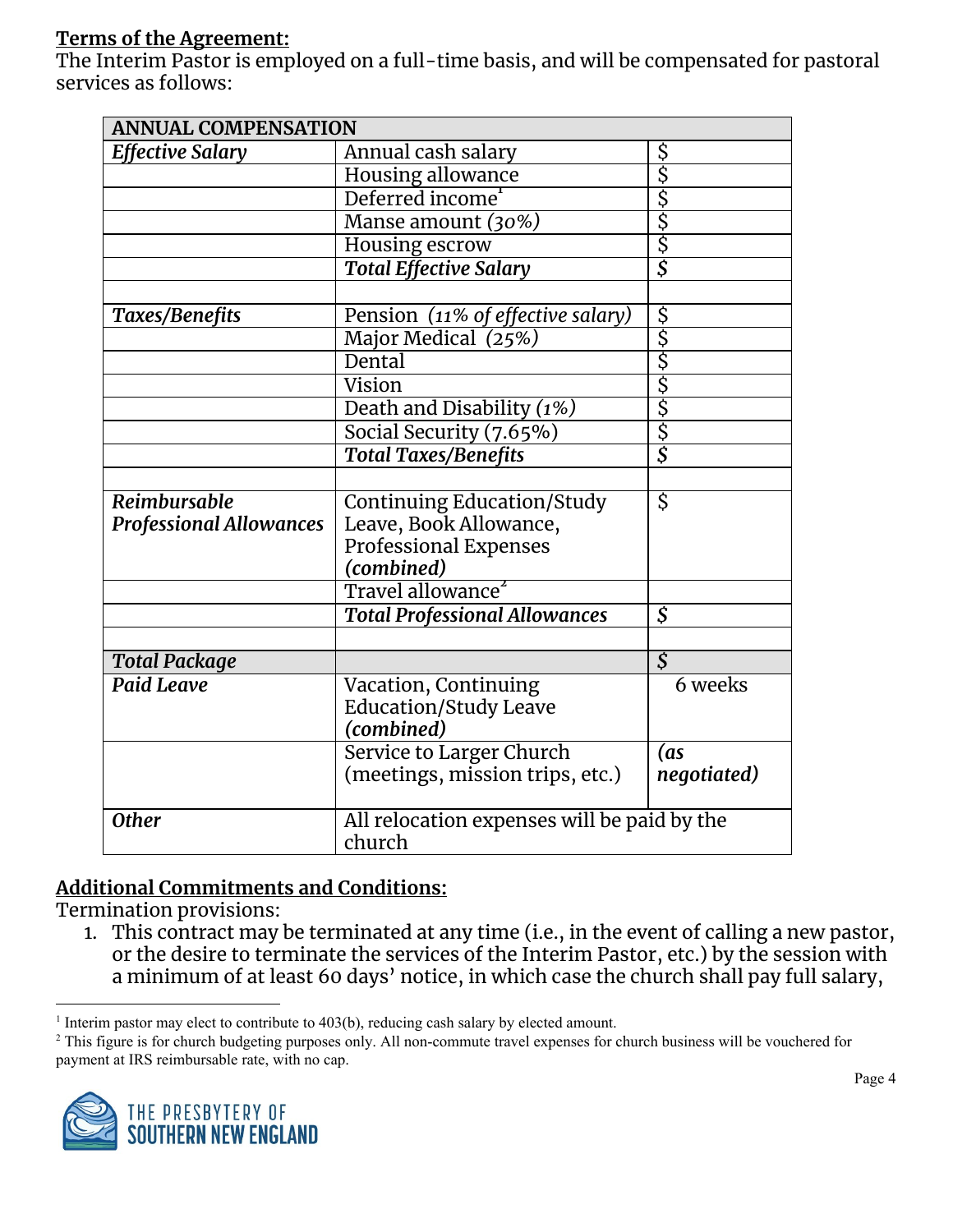housing and pension/benefits for a maximum of 90 days from end of service, or until succeeding employment is secured, whichever comes first.

- 2. The agreement may be terminated by the Interim Pastor with 30 days' notice, in which case, payment beyond the end of service will be forfeited.
- 3. A new contract may be negotiated by the session and the Interim Pastor, with the concurrence of the Presbytery, when the present contract is within 60 to 90 days of expiration.
- 4. Failure to extend the contract prior to at least 60 days from its expiration or provide notice of non-renewal of the contract shall be considered notice of termination.
- 5. Scheduled expiration date of this contract is <DATE>.
- 6. Vacation will be paid in full at the time of termination of work.

This contract will become effective when signed below by interim pastor and authorized representatives of session and COM.

| The session of | Church of                         |
|----------------|-----------------------------------|
|                | , at a properly called meeting on |
|                | at which a quorum was present,    |
|                |                                   |

approved this contract and authorize

to sign this contract to signify its approval.

Clerk of Session

 $\overline{\phantom{a}}$  , where  $\overline{\phantom{a}}$  , where  $\overline{\phantom{a}}$ 

\_\_\_\_\_\_\_\_\_\_\_\_\_\_\_\_\_\_\_\_\_\_\_\_\_\_\_\_\_\_\_\_\_\_\_\_\_\_\_\_\_\_\_\_\_\_\_\_\_ Date

**====================================================================**

**==========**